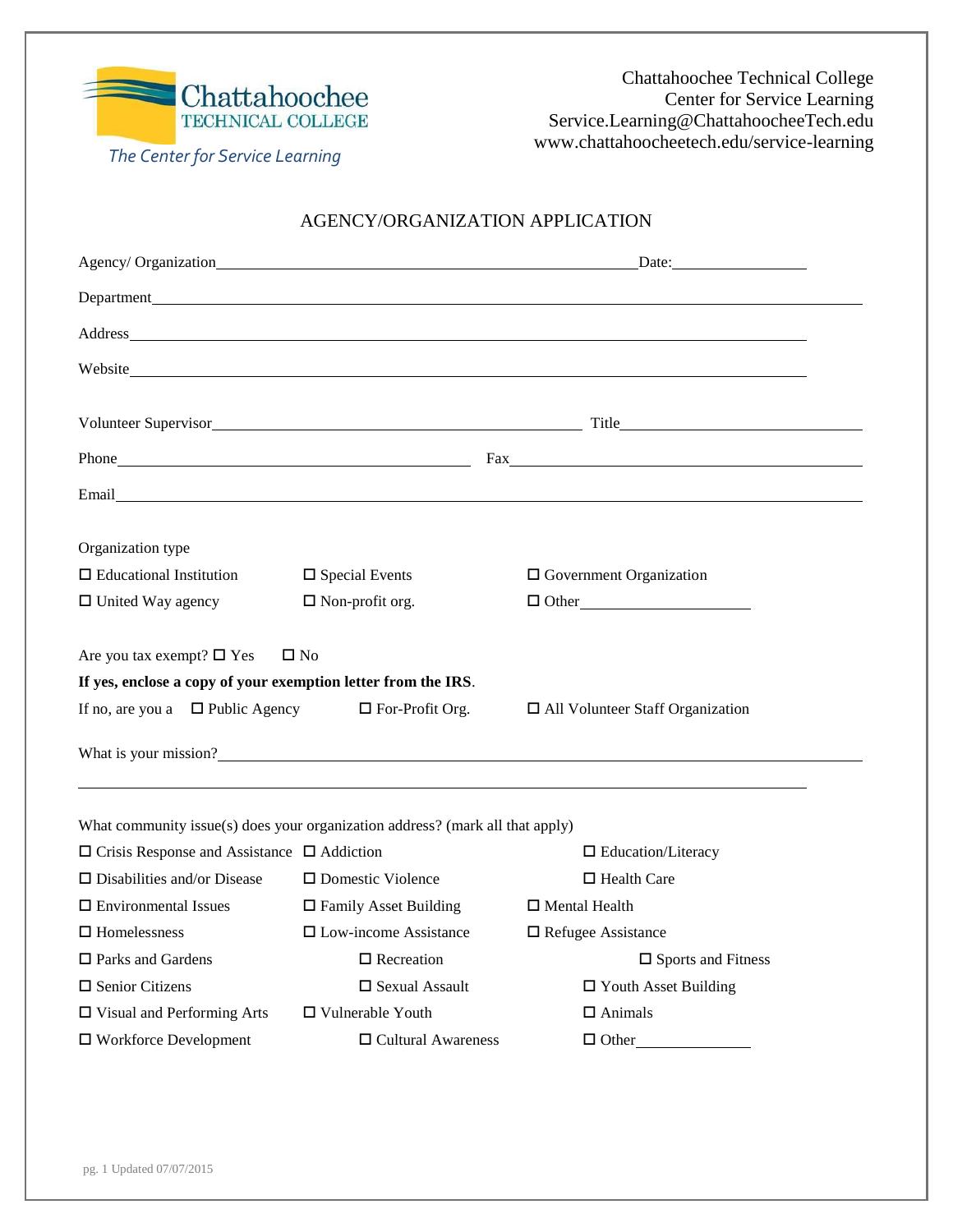| The Service Learning Students will (mark all that apply):<br>$\Box$ Web Design $\Box$ Program Evaluation<br>$\Box$ Client Contact<br>$\Box$ Clerical<br>$\Box$ Companionship<br>$\Box$ Research<br>$\Box$ Fundraising<br>□ Animal Care<br>$\Box$ Marketing<br>$\Box$ Tax/IRS Consulting<br>$\Box$ Mentoring<br>$\square$ Events/Camps<br>$\Box$ Writing<br>$\Box$ Outreach<br>$\square$ Food Prep/Serving<br>$\Box$ Tutoring<br>$\Box$ Tutoring<br>$\Box$ Sorting Donation<br>$\Box$ Resource Referral<br>$\Box$ Registration<br>$\Box$ Health Services<br>$\Box$ Technical/Industrial<br>$\Box$ Construction/Interior Design |  |  |  |  |  |
|-------------------------------------------------------------------------------------------------------------------------------------------------------------------------------------------------------------------------------------------------------------------------------------------------------------------------------------------------------------------------------------------------------------------------------------------------------------------------------------------------------------------------------------------------------------------------------------------------------------------------------|--|--|--|--|--|
|                                                                                                                                                                                                                                                                                                                                                                                                                                                                                                                                                                                                                               |  |  |  |  |  |
| Describe the training and/or orientation for volunteers (location, length of time)                                                                                                                                                                                                                                                                                                                                                                                                                                                                                                                                            |  |  |  |  |  |
| Benefits (i.e. job training, meals, fun, parking, references)                                                                                                                                                                                                                                                                                                                                                                                                                                                                                                                                                                 |  |  |  |  |  |
|                                                                                                                                                                                                                                                                                                                                                                                                                                                                                                                                                                                                                               |  |  |  |  |  |
| What times can work be done? $\Box$ All/any $\Box$ Evenings<br>$\Box$ Afternoons<br>$\Box$ Weekends $\Box$ Mornings<br>$\Box$ Specific day(s)/time(s)                                                                                                                                                                                                                                                                                                                                                                                                                                                                         |  |  |  |  |  |
| Minimum volunteer age?                                                                                                                                                                                                                                                                                                                                                                                                                                                                                                                                                                                                        |  |  |  |  |  |
| Requirements? $\Box$ Driver's License<br>$\Box$ Physical requirements that may exclude some volunteers<br>$\Box$ Other $\Box$<br>$\Box$ Background Check                                                                                                                                                                                                                                                                                                                                                                                                                                                                      |  |  |  |  |  |
| Is access to a car necessary? $\Box$ yes $\Box$ no Are you on a CCT line? $\Box$ yes $\Box$ no                                                                                                                                                                                                                                                                                                                                                                                                                                                                                                                                |  |  |  |  |  |
| Will the work be done at a location different from the organization's main address? $\square$ yes $\square$ no<br>If yes, what is the address?<br><u>If</u> yes, what is the address?                                                                                                                                                                                                                                                                                                                                                                                                                                         |  |  |  |  |  |
| $\star$ Please provide a brochure, publicity flyer and/or similar information $\star$<br>CTC uses this information to fully understand your program and to inform potential volunteers                                                                                                                                                                                                                                                                                                                                                                                                                                        |  |  |  |  |  |
|                                                                                                                                                                                                                                                                                                                                                                                                                                                                                                                                                                                                                               |  |  |  |  |  |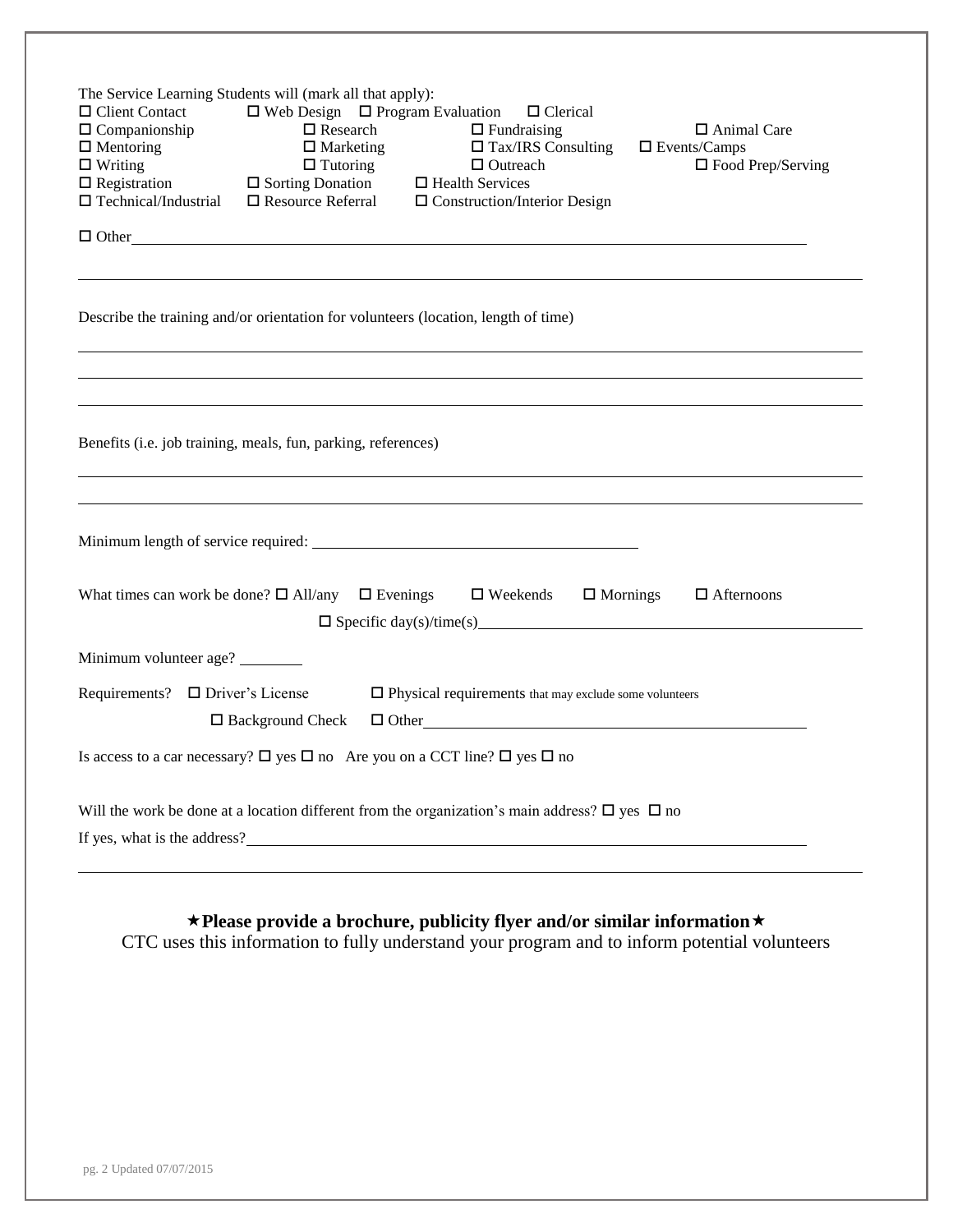### Your agency/ organization information to be featured on our website:

#### **Which category would you like your agency listed under (choose one or more)**

| $\overline{\phantom{a}}$<br>- |                                        |
|-------------------------------|----------------------------------------|
| Accounting<br>$\circ$         | Health<br>$\circ$                      |
| Animals                       | Homelessness                           |
| Arts                          | International<br>$\bigcirc$            |
| <b>Community Improvement</b>  | <b>Office Support</b><br>$\circ$       |
| <b>Community Support</b>      | o Parks and Recreation                 |
| o Crime Prevention            | <b>Senior Citizens</b><br>$\circ$      |
| Education                     | <b>Technology and Media</b><br>$\circ$ |
| Environment                   | Youth                                  |

#### **Who should students contact?**

|  | Name: | .mber <sup>.</sup> | . 1 |
|--|-------|--------------------|-----|
|--|-------|--------------------|-----|

Are there appropriate times for student contact (a.m./p.m., M-F)? : \_\_\_\_\_\_\_\_\_\_\_\_\_\_\_\_\_\_\_\_\_\_\_\_\_\_\_\_\_\_\_

How far in advance should you be contacted in order to be willing to work with students?

Is there any other information you would like listed with your organization on our website?

\_\_\_\_\_\_\_\_\_\_\_\_\_\_\_\_\_\_\_\_\_\_\_\_\_\_\_\_\_\_\_\_\_\_\_\_\_\_\_\_\_\_\_\_\_\_\_\_\_\_\_\_\_\_\_\_\_\_\_\_\_\_\_\_\_\_\_\_\_\_\_\_\_\_\_\_\_\_\_\_\_\_\_\_\_

\_\_\_\_\_\_\_\_\_\_\_\_\_\_\_\_\_\_\_\_\_\_\_\_\_\_\_\_\_\_\_\_\_\_\_\_\_\_\_\_\_\_\_\_\_\_\_\_\_\_\_\_\_\_\_\_\_\_\_\_\_\_\_\_\_\_\_\_\_\_\_\_\_\_\_\_\_\_\_\_\_\_\_\_\_

\_\_\_\_\_\_\_\_\_\_\_\_\_\_\_\_\_\_\_\_\_\_\_\_\_\_\_\_\_\_\_\_\_\_\_\_\_\_\_\_\_\_\_\_\_\_\_\_\_\_\_\_\_\_\_\_\_\_\_\_\_\_\_\_\_\_\_\_\_\_\_\_\_\_\_\_\_\_\_\_\_\_\_\_\_